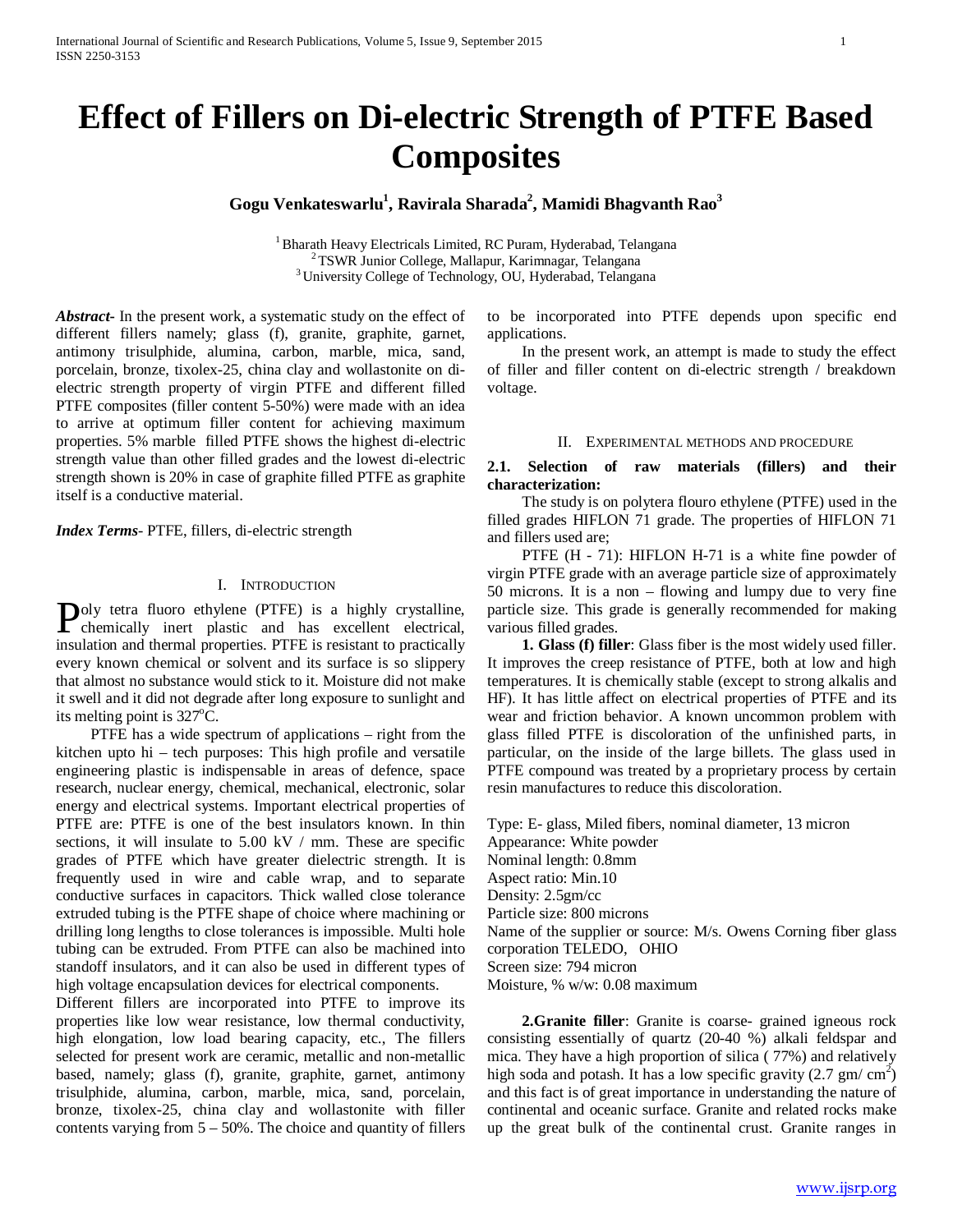colour from light grey to medium grey and pink. The colour of feldspar has the greatest influence on the overall colour of the rock.

 Source: Khammam Granite (stone rock) Quarries. Black granite were broken into pieces, crushed and ground in a ballmill at laboratory of college of technology, OU, Hyderabad, Telangana.

 **3.Graphite filler**: Graphite is a crystalline modification of high purity carbon. Graphite filled PTFE has one of the lowest coefficients of friction. It has excellent wear properties, in particular against soft metals, displace high load carrying capability in high speed contact applications and is chemically inert. It is often used in combination with other fillers.

Appearance: Black fine powder, irregular particles Refuse on sieve: 44 microns % w/w: 1.0 max Source: synthetic Purity: greater than 99 % C, 1.00% ash content Particle size: < 7.5 m Density: 2.26 gm/cc Name of the supplier: M/s. Industrial graphite, Uppal, Hyderabad, Telangana

 **4.Garnet filler**: Garnet stones are very hard and whitish in colour with unknown composition.

 Source: Garnet stones which are available at University College of technology are used.

 **.Antimony trisulphide filler**: Black crystals, orange-red crystals. They are insoluble in water, soluble in conc. HCl and sulphide solutions.

Specific gravity: 4.562

Melting point: 546°C

 Derivation: (a) occurs in nature as black crystalline stibnite (b) as precipitated from solutions of salts of antimony trisulphide is an orange-red precipitate, which is filtered, dried and ground.

 **6.Alumina filler**: Alumina in a highly pure form is obtained by dehydration of a high grade bauxite after it is purified from iron oxide. It is an excellent electrical insulator and is used to improve mechanical properties of compounds used in high voltage applications. As it is very hard, machining of the sintered part should be avoided whenever possible. Complicated shapes should be made by isostatic moulding

Purity of Alumina: 99.5%

Particle size: < 25 microns

Name of the supplier: Carborandum Universal Limited, Cochin

 **7.Carbon filler**: Amorphous carbon is one of the most inert fillers except in oxidizing environments, where glass performs better. Carbon adds to the creep resistance, increases the hardness and raises the thermal conductivity of PTFE. Carbon filled compounds have excellent wear properties, in particular when combined with graphite. The combination of the above properties makes carbon / graphite compounds and the performed material for non- lubricated piston rings. The use of softer carbon has the additional advantage that it lowers tool wear during machining. Thus allowing machining to very close tolerances. Carbon containing compounds have some electrical conductivity and are therefore antistatic. Base: Amorphous petroleum coke Purity: 99% Particle size: < 75 microns Density: 1.8 gm/cc

 **8.Marble filler**: It is a metamorphic form of calcium carbonate usually containing admixtures of iron and other minerals which impact various colour patterns. Marble chips are often used as source of carbon dioxide in laboratory experiments.

 Source: University College of technology, OU, Hyderabad, Telangana. Cured porcelain blocks are crushed and ground in a ball mill at laboratory of College of technology, OU, Hyderabad, Telangana.

 **8.Mica filler**: Many of several silicates of varying chemical composition but with similar physical properties and crystal structure. All characteristically cleave into thin sheets, which are flexible and elastic. Synthetic Mica is available which has electrical and mechanical properties superior to those of natural mica, it is also water-free. Mica is soft, translucent solid, non combustible. Heat resistant to 600°C. Colourless to slight red, brown to greenish yellow.

Specific gravity:  $2.6 - 3.2$ 

Refractive index: 1.56- 1.60

Di-electric constant: 6.5- 8.7

Hazards (dust): irritant by inhalation, may damage lungs

 **9.Sand** (Silica/ Silicon dioxide) filler: Occurs widely in nature as sand, quartz, flint and diatomite. It is colourless crystal or white powder which is odorless and tasteless. Insoluble in water and acids except HF. Soluble in molten alkali when finely divides and amorphous. Combines chemically with most metallic oxides melts to a glass with lowest know coefficient of expansion. It is used in the manufacture of glass, water glass, ceramics, abrasives, water filtration, pharmaceuticals, cosmetics, hydrated and precipitated grades as rubber reinforcing agents including silicone rubber, anticaking agent in food and as thermal insulator. Fused ablative material in rocket engines, space craft etc.

Specific gravity: 2.2- 2.6 Melting point:  $1710^{\circ}$  C

Boiling point:  $2230^{\circ}$ C

Hazard: toxic by inhalation, chronic exposure to dust may cause silicosis

 Source: Chinnagudem lake (water flow), Nalgonda, Telangana. Washed and dried sand was crushed and ground in a ball mill at laboratory of College of technology, OU, Hyderabad

 **11.Porcelian filler**: Potassium aluminum silicate, a mixture of clays, quartz and feldspar usually contain atleast 25% of alumina. Ball and china clays are ordinarily used. A slip or slurry is formed with water to form a plastic, moldable mass which is then glazed and fired to a hard smooth solid. It has high impact strength, impermeable to liquids and gases, resistant to chemicals except HF and hot string caustic solutions, usable upto  $1093 \degree C$ but subject to heat shock. It is used in reaction vessels, spark plugs, electrical resistors, electron tubes, corrosion resistant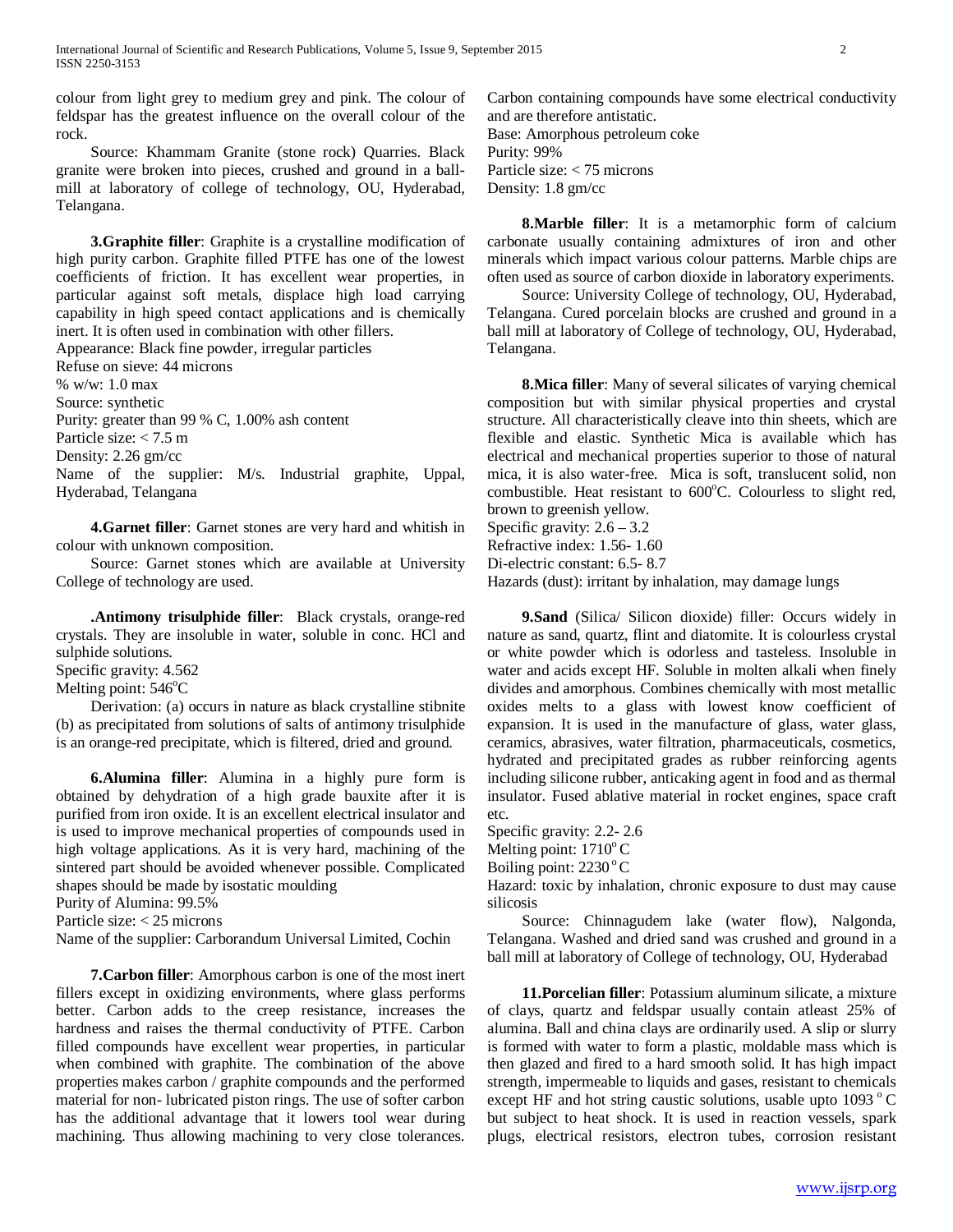equipments, ball mills and grinders, food processing equipments, piping, valves, pumps, tower packing, and lab ware. Specific gravity: 2.41

Compression strength: 100.00kg/cm2

Grades: chemical and electrical

 Source: University College of technology, OU, Hyderabad, Telangana. Cured porcelian blocks are crushed and ground in a ball mill at laboratory of University College of technology, OU, Hyderabad, Telangana

 **12.Bronze filler**: It is an alloy of copper and tin, usually containing 1-10 % tin. Special types contains 5-10 & of Al, fractional % of P as deoxidizer or low % of Silicon. Addition of high % of bronze powder to PTFE results in a compound having high thermal conductivity and better creep resistance than most of the other compounds. Bronze filled PTFE is often used for components in hydraulic systems, but it is not suited for electrical applications and it is attacked by certain chemicals. Bronze has a tendency to oxidize, bronze filled compounds should therefore be used fresh and containers should always be kept closed. Some discoloration of the finished part during the sintering cycle is normal and has no impact on its quality. It is used in spark resistant tools, springs, cosmetics (as powder), electrical hardware, architecture and fine arts.

Appearance: Brown powder Flow ability: 20/30 sec/ 50gm Apparent density: 3200- 4800 gm/ml Refuse on sieve at 63 microns: 0.1 max Refuse on sieve at 40 microns: 5.0 max Particle size: < 60 microns Density: 8.95 gm/cc Copper % w/w: 88.2- 89.8 Tin % w/w: 8.5-9.5 Zinc % w/w: 1.7-2.3 Phosphorous % w/w: 0.1 max Others % w/w: 0.5 max Hazard: powder is flammable Source: Metal powder Limited, Coimbatore

 **13.Tixolex- 25 filler**: Tixolex- 25 is a white fine free flowing synthetic hydrated sodium silico aluminate obtained by precipitation.

Drying loss (2hours at 105 °C): 8 max Ignition loss at 900 °C: 14 max DOP absorption: 200-270 gm/cc Specific gravity: 2.0-2.1 Ultimate particle size: approximately 20 microns

Tap density:  $0.28 - 0.33$  gm/cc

 **14.China clay (Kaoline) filler**: A white burning aluminium silicate which due to its great purity has high fusion point and is the most refractory to all clays. Its composition is mainly Kaolinite (40% alumina, 55 % silica + impurities and water). It is white to yellowish or grayish fine powder. It is insoluble in water, dilute acids and alkali hydroxides. It has high lubricity (slipperiness), non-toxic, non combustible. It is used in filler and coatings for paper and rubber, refractories, ceramics, cements, fertilizers, chemicals (especially aluminium sulphate) catalyst carrier, anti caking preparations, cosmetics, insecticides, paint, adsorbent for clarification of liquids and electrical insulators

Occurrence: South eastern US, England, France

Grades: Technical, NF, also graded on basis of colour and particle size

Containers: cartons, paper bags, drums bulk Specific gravity: 1.8- 2.6

 **15. Wollastonite**: It is a natural calcium silicate, available in metamorphic rocks. It is used in fine medium paint grades, ceramics, paint extender, welding rod coat, rubber filler, silica gels, paper coating, filler in plastics, cements, mineral wool, wall board and soil conditioner.

Colour: white to brown, red, grey, yellow. Mohs hardness: 4.5- 5.0 Specific gravity: 2.8-.2.9 Occurrence: New York, California Source: Wolkan Limited, Udaypur, Rajasthan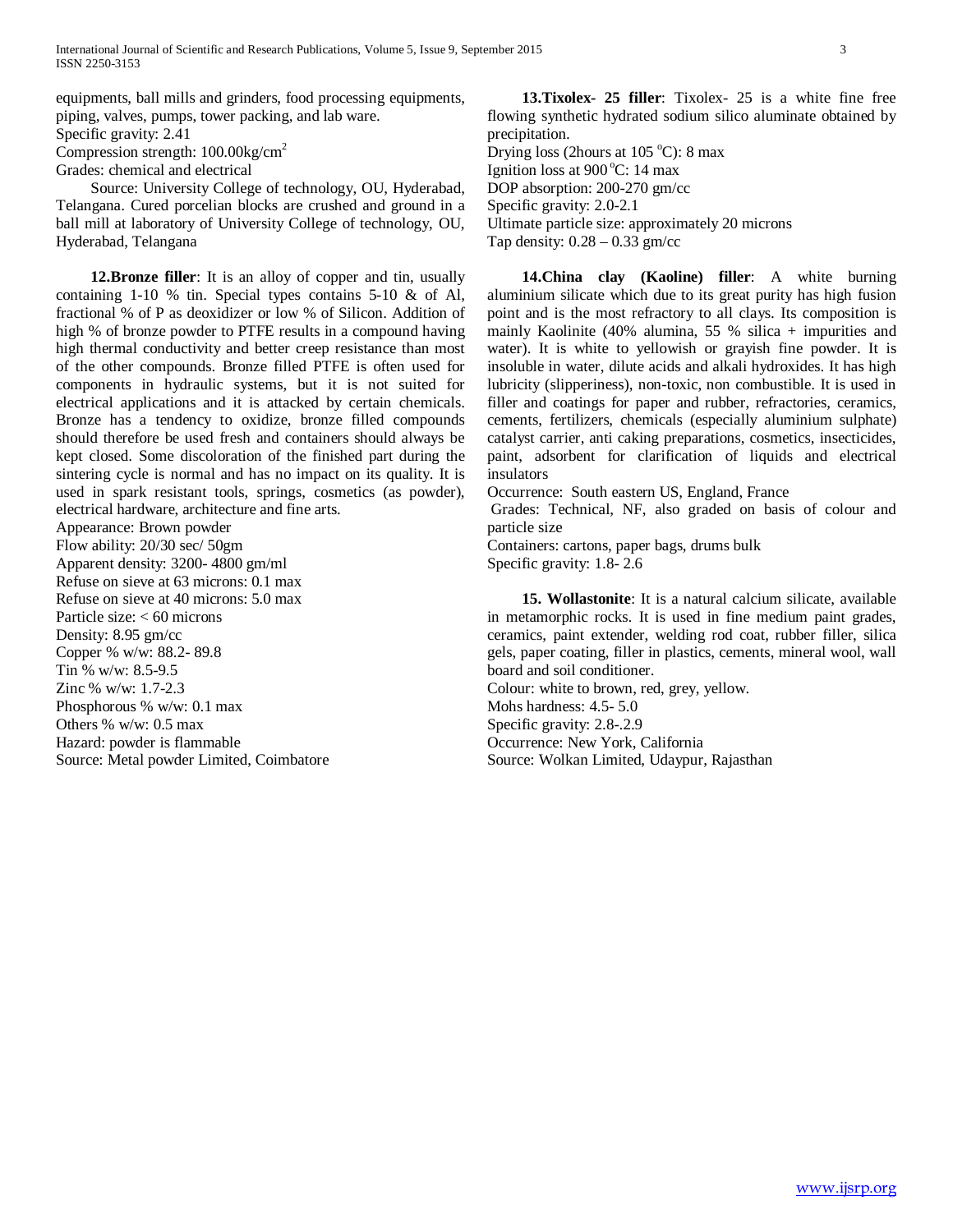

**Photograph 1: Virgin PTFE and different fillers used.** 

 The fillers are mixed intimately with PTFE in various proportions; percentage of fillers used are 5, 10, 15, 20, 25, 30, 40 and 50 on the basis of weight. Weighed quantity of filled PTFE powder is moulded into a standard bush shape(billet) at room temperature by compression moulding technique. The billets are than sintered at maximum temperature of  $375^{\circ}$ C following a specific sintering cycle depending on the dimensions (94mm×25mm) of the billet. Di electric strength was measured on the skived tapes veneered out from said sintered billet.

**NOTE:** Tixolex – 25 filled PTFE having more than 25% is not suitable to make billets, and it failed filler stability test  $(400^0C)$ for 45 minutes).

 **2.1.Studies on effect of sintering temperature and moulding pressure on di-electric strength for virgin PTFE and its filled composites**:

 Constant pressure and temperatures are for virgin PTFE and its filled PTFE composites (5-50%) i.e, 250 kg/cm<sup>2</sup> and 350<sup>o</sup> C respectively.

### **2.2. Machine used**:

Di-electric machine: BIPLEX, ATOCHEM, FRANCE Type of machine: Electrical balance Model: AE-160 Accuracy: 0.0001gm ( 0.01 gm/mg)

# **2.3Testing and characterization of the composites**:

 **a) Moulding of the billets**: PTFE compression moulds are simple in design. In most of the cases, moulds are cylindrical in shape whose internal surface is smooth and free from scratches and other defects. Moulds are normally made of carbon steel. In case of large scale production, hard chrome plated moulds are recommended. Billet size is 94mm×26mm. a weighed quantity of filled PTFE was taken into the clean and dry stainless steel mould and pressed in between two pusher plates. The lumpy material was sieved with 2mm aperture sieve. The lower plate inside the mould rests on the lower platen of the 150tonnes capacity hydraulic press, while the upper plate ,must freely slide within the mould cavity. For pressing the hydraulically operated press is used. It is a vertical hydraulic type having sufficient day light since PTFE powder has a compression ratio of upto 4:1. The closer speed of the press is also critical to avoid air tapping in the mould. Initially, the mould is rested over a support. The material was poured into the mould. Then the support is removed and placed on the mould. After placing the top pusher, the powder was pressed (as per recommended pressure) in the hydraulic press at a speed of 2mm/sec. Spacer bar was removed after applying the  $100\text{kg/cm}^2$  pressure to the mould for 2 minutes. This material was compressed at  $500 \text{ kg/cm}^2$  pressure, pressure rise time is 5 minutes and holding for 5 minutes. The pressure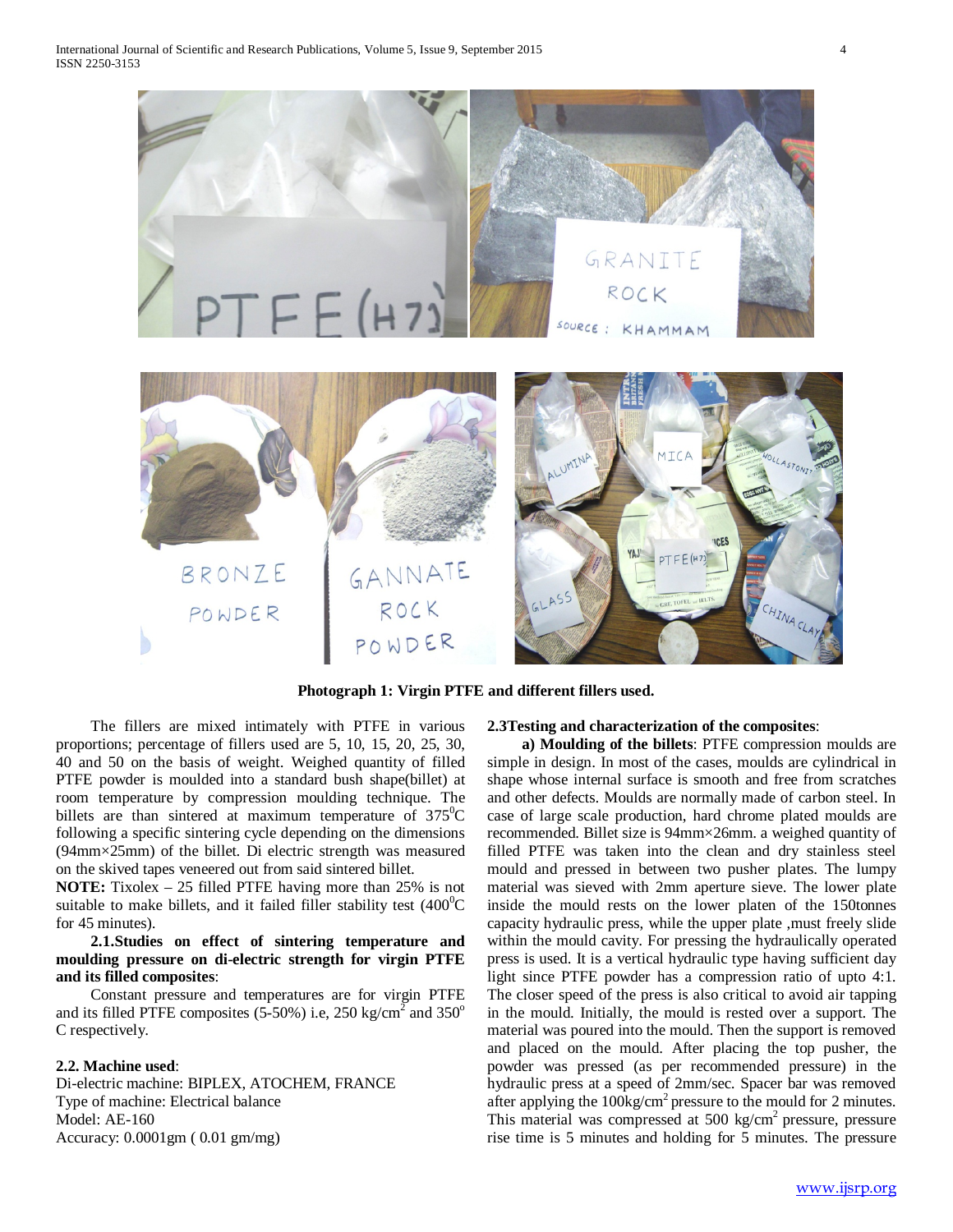International Journal of Scientific and Research Publications, Volume 5, Issue 9, September 2015 5 ISSN 2250-3153

was released within 2 minutes. The pressed PTFE block called preform (green block) is removed slowly from the mould. The preform is brittle. Hence, handling of the preform should be done carefully. Final stage in the moulding process is the ejection of the preformed part from the mould. Preform ejection from the mould was carried out in one smooth continuous stroke at a speed of 3.5mm/sec

#### **Calculations**:

| $P_1S_1$              | $= P_{2}S_{2}$       |  |  |  |
|-----------------------|----------------------|--|--|--|
|                       | $= P_{2}S_{2}/S_{1}$ |  |  |  |
|                       | Recommended<br>$=$   |  |  |  |
| pressure as per grade |                      |  |  |  |

given

| $P_2$ | $=$ Pressure to be |
|-------|--------------------|
| $S_1$ | $=$ Moulding area  |
| $S_2$ | $=$ Ram area       |



$$
S_1 = D^2
$$

Billet weight  $= C/A$  x Density x

Height

 **b) Sintering of the billets**: The billet which was taken from mould is now placed in free air circulation oven for sintering. The oven started for sintering. During this process, the PTFE in filled PTFE melts (softness) and coalescesion and adhesion bonds will be produced in between PTFE particles and filled particles, which makes the billet rigid. After cooling to room temperature the billet was taken out for doing various tests.

 **c) Skiving of the billets**: Skiving of the billet was done on the skiving machine. For this purpose special arrangement was done. This arrangement consists a low rpm motor with spring loaded drum on to which tapes will be wound during skiving operation. For the experiment purpose of dielectric strength, 0.1mm thickness tape has been made.



**Photograph2: Virgin PTFE and its filled composite billets- before and after sintering including skiving tapes.**

## **2.5. Test procedure of machines and calculations: Determination of di-electric strength:**

 For determining the di-electric strength, 0.5mm thickness tapes are skived form the billet and these are conditioned at 23<sup>o</sup> C for 24 hours before testing its breakdown voltage. For this required. The measurement consists of applying an increasing A.C electric field across two standardized electrodes In which the sample tape is tightly gripped and the voltage at which breakdown results was then noted only HIFLON 71 grade and only 0.1mm tapes were specified for testing breakdown voltage / di-electric strength according to ASTM standard \*D 149 volume- 8.01 (these specification recommends very fine particle size of PTFE. Particle size of HIFLON 71satisfy this requirement of ASTM standard). As per the requirement of ASTM standard, 0.1mm thickness virgin PTFE and 15 % glass, granite, garnet, graphite, antimony trisulphide, alumina,carbon, marble, mica, porcelain, sand, bronze and wollastonite filled PTFE tapes were made and subjected to breakdown voltage test. Three consecutive tests were carried out for each sample and average breakdown voltage is taken to calculate the dielectric strength.

#### III. RESULTS AND DISCUSSIONS

 **3.1. Physical observation on billets of filled PTFE (5 – 50%) composites (before and after sintering & skiving ) at**  constant temperature  $(375^{\circ}$ C) and pressure  $(250 \text{ kg} / \text{ cm}^2)$ :

 **1. Glass(f) filled PTFE:** Before sintering, all performed billets are smoth and shining with off white colour. There are no cracks and bulging on their surface. Roughness and off white colour were observed for all the percentages  $(5 - 50\%)$  in increasing order. Cracks in 505 glass filled PTFE may be due to improper mixing of filler in PTFE. From 5 to 40% filled PTFE, the tape is smooth. The smoothness decreases with increasing filler content.

 **2. Granite filled PTFE:** The colour of granite powder is black. Before sintering, the billet colour is cement gray for 5 to 50% filer content. After sintering, the roughness increased with increasing filler content. There were no cracks observed before and after sintering for  $5 - 50\%$  granite filled PTFE .But while skiving the tape, the billets of 40 and 50% filled PTFE got damaged and this may be due to poor bonding between filler and PTFE.

 **3. Graphite filled PTFE**: Billets from 5 – 50% showed no cracks and no bulging is noticed before sintering and shining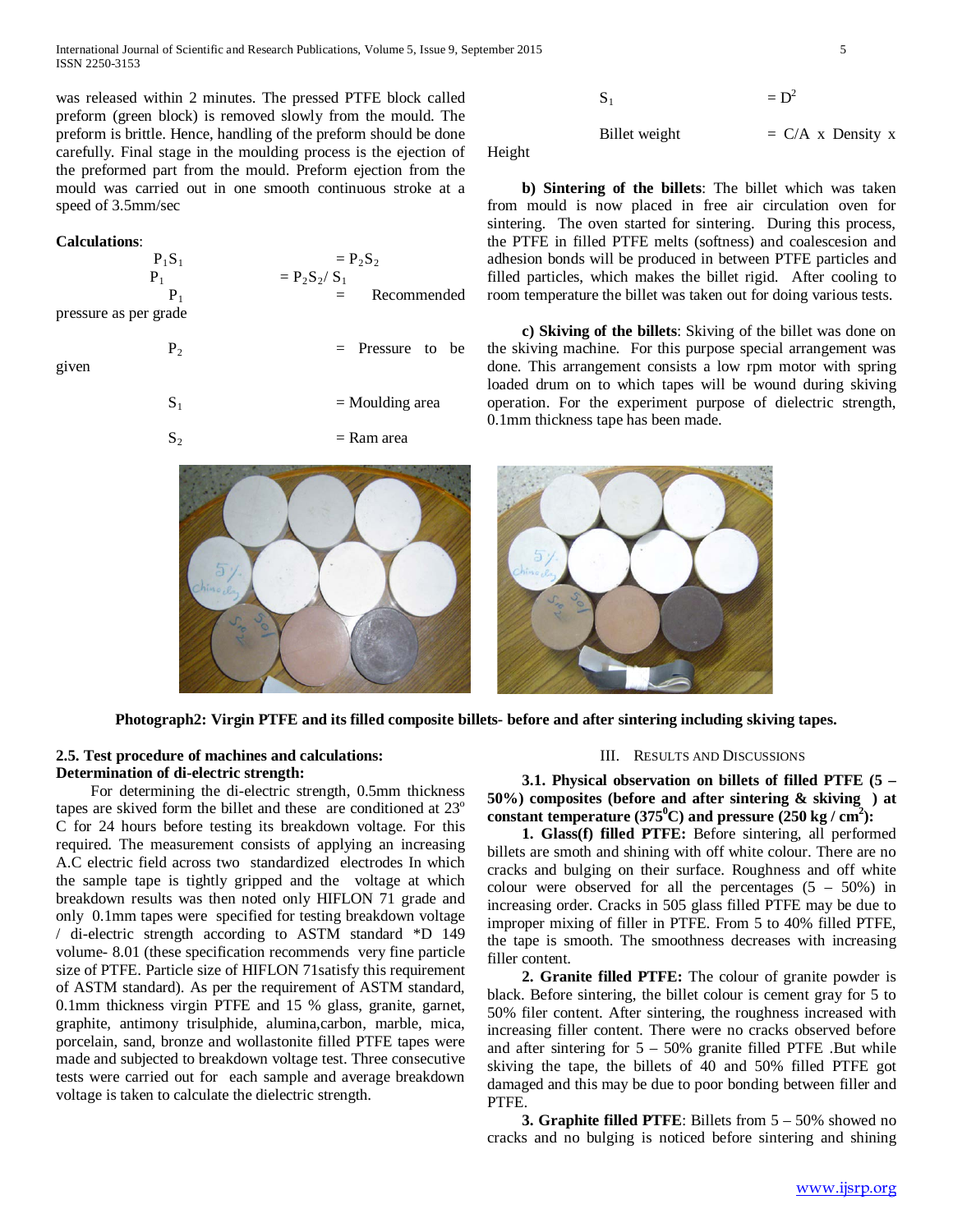surface is seen on their part. But after sintering, all billets become rough on surfaces with black colour as filler percentage increased. 50% graphite filled PTFE billet got damaged while skiving and inserting the rod for making tape.

 **4. Garnet filled PTFE:** Before sintering, 5 – 50% garnet filled PTFE billet shows colour changes from light gray as percentage of filler increases. After sintering, the colour is light chocolate to dark chocolate as filler content increases. For 50% filled PTFE, the billet got damaged while skiving the tape. The roughness also increases as increases as percentage of filler increases.

 **5. Antimony tri sulphide filled PTFE:** 5 to 50% antimony tri sulphide filled PTFE billets were made with shining surface before sintering but after sintering 25 to 40% billets developed cracks on diameter side and 50% billet got damaged while skiving the tape. Shining surface was observed after sintering also.

 **6. Alumina filled PTFE:** Before and after sintering, there are no cracks and no bulging for alumina filled PTFE billet. The colour of alumina filled PTFE billet has gradually increased from white to off white as percentage of filler content increased. Roughness is found in increasing order from 5 to 50% on surfaces of alumina filled PTFE ( after sintering ) billets.

 **7. Marble filled PTFE:** Before sintering the billet colour is very bright, whitish like PTFE upto 15%. From 20 to 50 % off white colour is observed with increases in filler content. No cracks and no bulging took place before sintering. After sintering 5 to 10% the colour of the billet is off white. 15 to 50% billet colour is stonish (cement). For 30 and 40% marble filled PTFE, visible bulging and multiple cracks were developed on the surface.

 **8. Mica filled PTFE:** With 5 to 20% mica filled PTFE, billets could be made. However, for percentage above 20%, we could not make billet due to very fine particle size of mica powder. Before and after sintering for 5 to 20% mica filled PTFE, cracks and bulging are not observed. As percentage of filler increases, the colour of the billet has changed from light colour to off white colour.

 **9. Sand filled PTFE:** Before sintering, the billet colour is light ash to dark ash as 5 of filler increases. After sintering at  $375^{\circ}$ C for 14 hours sintering cycle, the colour of the billets vary from light brownish to dark brownish as filler content increases.

 **10. Bronze filled PTFE:** The colour of the pre sintered billet varies from brown to chocolate brown with increase in percentage of filler content. After sintering also there is no change in colour but roughness has developed like other filled PTFE billets. No cracks and no bulging were observed before and after sintering at  $375^{\circ}$ C for 14 hours sintering cycle.

 **11. China clay filled PTFE:** For 5% china clay filled PTFE, the billet has no cracks and bulging before sintering and after sintering. The colour of the billet is white before and after sintering. For 10% china clay filled PTFE, the single crack was observed on the surface. But for 15% filled PTFE, multiple cracks were observed before sintering. Billet got into two pieces before sintering for 20% china clay filled PTFE and from 25 to 50% filled PTFE, there was no billet formation. This may be due to particle size of china clay being below 25 microns and hence not compatable to PTFE  $(-60 \text{ microns})$ .

# **3.2. Report on Di – electric strength of 5 – 50 % filled grades PTFE:**

Fig. 1 (a, b, c) and Table 1 shows the  $di$  – electric strength of filled PTFE. It is a measure of the ability of the material to hold energy at high voltage; di – electric strength is voltage per unit length at which failure occurs if the di – electric strength exceeded, the di – electric material begins to break down and the passage of current ( electronic ) occurs.Break down voltage of skived tape (0.1mm thick) was measured following ASTM standard D 149 Vol. – 8.01; Di – electric strength values were calculated from the break down voltage (BDV) value. In this study, filler content of  $5 - 50\%$  was used in PTFE for all the fillers (glass, graphite etc.,)  $\overrightarrow{Di}$  – electric strength study was done against pressure variation, keeping temperature constant ( 375°C), and against temperature variation, keeping pressure constant  $(250 \text{ kg} / \text{ cm}^2)$ . The effect of filler and its content on di – electric are shown in Fig. 1 ( a, b, c ). In case of glass(f), granite, marble, antimony tri sulphide and alumina filled PTFE, di – electric strength decreased with increase in filler content upto 40 % for glass, granite, alumina and antimony tri sulphide; and 25% for marble filled PTFE. Thereafter di electric strength started increasing with further increase in filler content. Maximim di electric strength value ( 21.844 kV /mm) was found with 5% marble filled PTFE and minimum di electric strength value of 7.11200 kV / mm was observed in case of 20% graphite filled PTFE respectively; whereas, in case of bronze, porcelain filled PTFE, di – electric strength decreased with increase in filler content upto certain percentage (25%, 20%). Thereafter di electric strength started increasing in cases of mica, wollastonite, sand etc., and then decreased with increase in filler content.

| Sl. | of<br>$\%$ | Dielectric Strength (V/Mil) of |             |                          |               |             |             |                          |
|-----|------------|--------------------------------|-------------|--------------------------|---------------|-------------|-------------|--------------------------|
| No. | Filler     | filled<br><b>Glass</b>         | Granite     | Graphite                 | Garnet filled | Alumina     | AntimonyTr  | Carbon                   |
|     | $Con-$     | <b>PTFE</b>                    | filled PTFE | filled PTFE              | <b>PTFE</b>   | filled PTFE | isul-phide  | filled PTFE              |
|     | tent       |                                |             |                          |               |             | filled PTFE |                          |
|     |            |                                |             |                          |               |             |             |                          |
| 01. | 5          | 1117.600                       | 1625.600    | 795.000                  | 1930.400      | 1854.200    | 2014.900    | 947.420                  |
| 02  | 10         | 931.164                        | 1201.400    | 790.000                  | 1524.000      | 1016.000    | 1303.800    | 863.600                  |
| 03  | 15         | 990.000                        | 1117.600    | 736.600                  | 1143.000      | 990.600     | 1247.400    | 769.600                  |
| 04  | 20         | 887.500                        | 990.600     | 711.200                  | 878.840       | 977.900     | 1099.800    | 740.000                  |
| 05  | 25         | 871.900                        | 965.200     | 711.200                  | 914.400       | 939.800     | 985.500     | 720.000                  |
| 06  | 30         | 850.900                        | 863.600     | 711.200                  | 926.600       | 889.000     | 947.400     | 720.000                  |
| 07  | 40         | 845.800                        | 726.440     | $\overline{\phantom{0}}$ | 939.800       | 850.900     | 762.000     | 720.000                  |
| 08  | 50         | 863,000                        | 853.440     | -                        | 980.440       | 956.600     | 812.800     | $\overline{\phantom{0}}$ |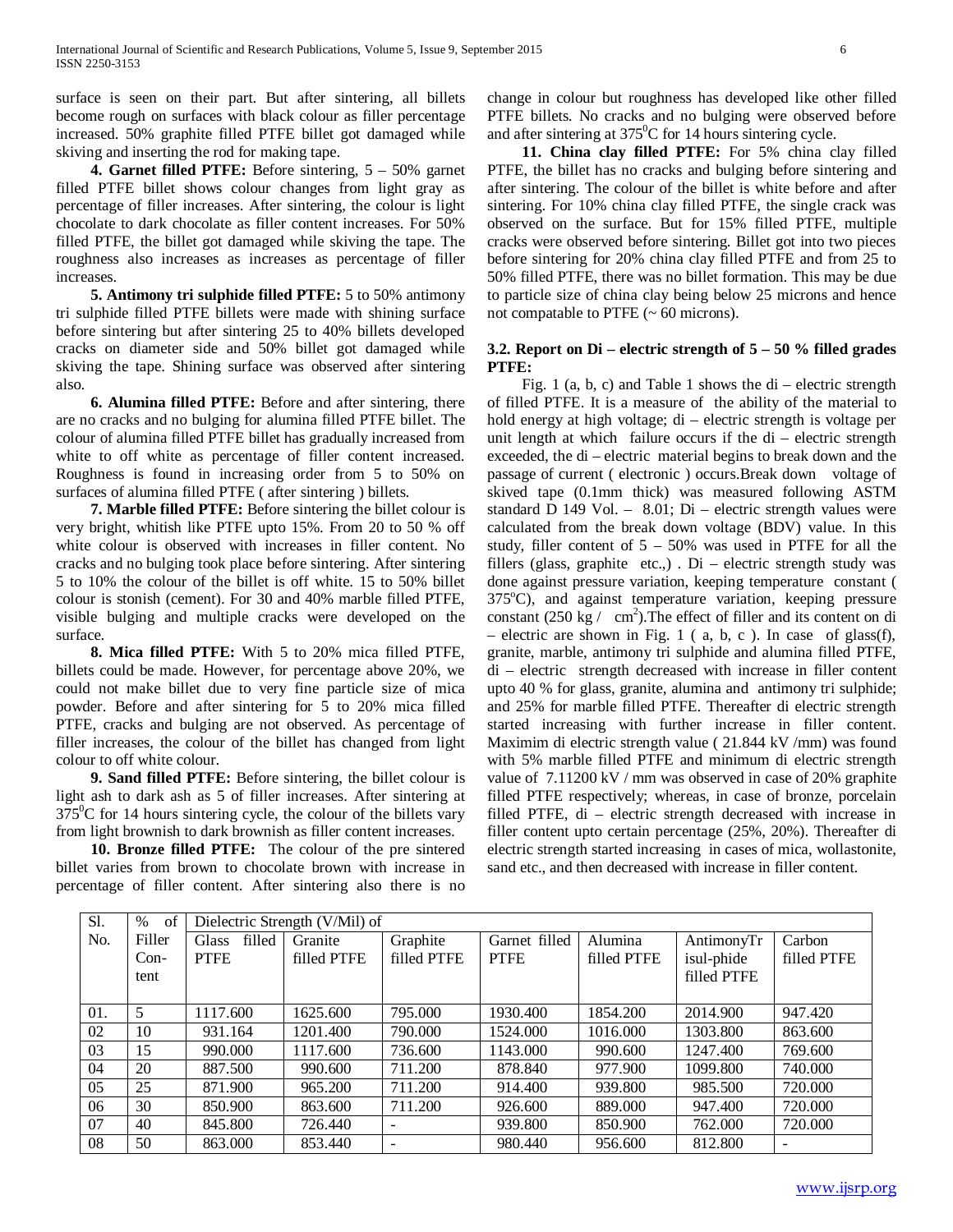| <sub>S1</sub> | of<br>$\%$ | Marble      | Mica<br>filled | filled<br>Sand | <b>Bronze</b> | Wollastoni               | Porcelain   | China Clay               |
|---------------|------------|-------------|----------------|----------------|---------------|--------------------------|-------------|--------------------------|
| No.           | filler     | filled PTFE | <b>PTFE</b>    | <b>PTFE</b>    | filled PTFE   | filled<br>te             | filled PTFE | filled PTFE              |
|               | con-tent   |             |                |                |               | <b>PTFE</b>              |             |                          |
| 01            |            | 2184.400    | 1108.960       | 863.600        | 1964.200      | 931.200                  | 1270.000    | 914.400                  |
| 02            | 10         | 1625.600    | 897.400        | 914.800        | 1278.400      | 956.600                  | 1150.600    | $\overline{\phantom{a}}$ |
| 03            | 15         | 1134.500    | 939.800        | 1005.800       | 1028.700      | 905.800                  | 1041.400    |                          |
| 04            | 20         | 999.060     | 905.800        | 1016.000       | 947.600       | 922.800                  | 878.800     |                          |
| 05            | 25         | 846.600     | 1066.800       | 1049.000       | 896.600       | 998.200                  | 1066.800    |                          |
| 06            | 30         | 914.400     | 939.800        | 751.800        | 965.200       | 876.300                  | 1031.200    | $\overline{\phantom{0}}$ |
| 07            | 40         | 948.200     |                | 863.600        | 845.820       | $\overline{\phantom{0}}$ | 795.200     | $\overline{\phantom{a}}$ |
| 08            | 50         | 982.200     |                | 1023.600       | 812.800       |                          | 795.200     |                          |

Dielectric Strength of Virgin PTFE – 2200 V/Mil.

**Table: 1:- Di electric strength (kV /mm) values of glass(f), graphite, garnet, alumina, antimony tri sulphide, carbon, marble, china clay, porcelain, sand, bronze and wollastonite filled PTFE at different filler content.**



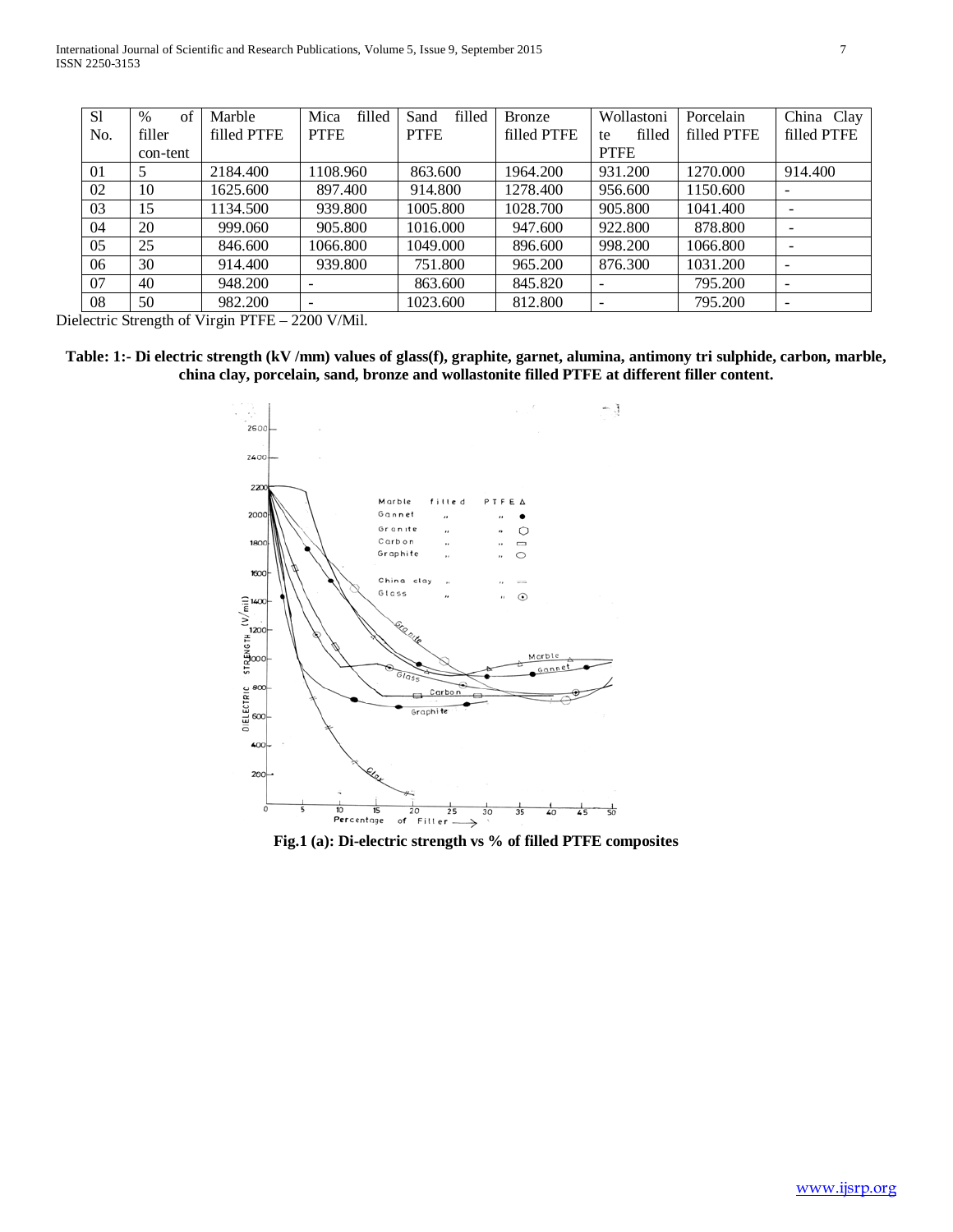

**Fig.1 (b): Di-electric strength vs % of filled PTFE composites**



**Fig.1 (c): Di-electric strength vs % of filled PTFE composites**

### IV. CONCLUSION

 In the present study, an attempt is made to check billet formation and electrical property like di electric strength of glass(f), granite, graphite, garnet, antimony tri sulphide, alumina, carbon, marble, mica, sand, porcelain, bronze, tixolex – 25, china clay and wollastonite filled PTFE as a detailed study.

 In all the cases, there is no significant weight change / loss within the testing temperature range of 25 to  $400^{\circ}$ C; both PTFE and fillers are quite stable . Thermal stability of the fillers upto

 $375^0$ C is very much essential for making a good quality moulded filled composites.

 However, Tixolex – 25 cannot be used as filler in filled PTFE as it failed in filler stability test  $(400^0C)$ .

5% marble filled PTFE shows the highest di-electric strength value than other filled grades and the lowest di-electric strength shown is 20% in case of graphite filled PTFE as graphite itself is a conductive material.